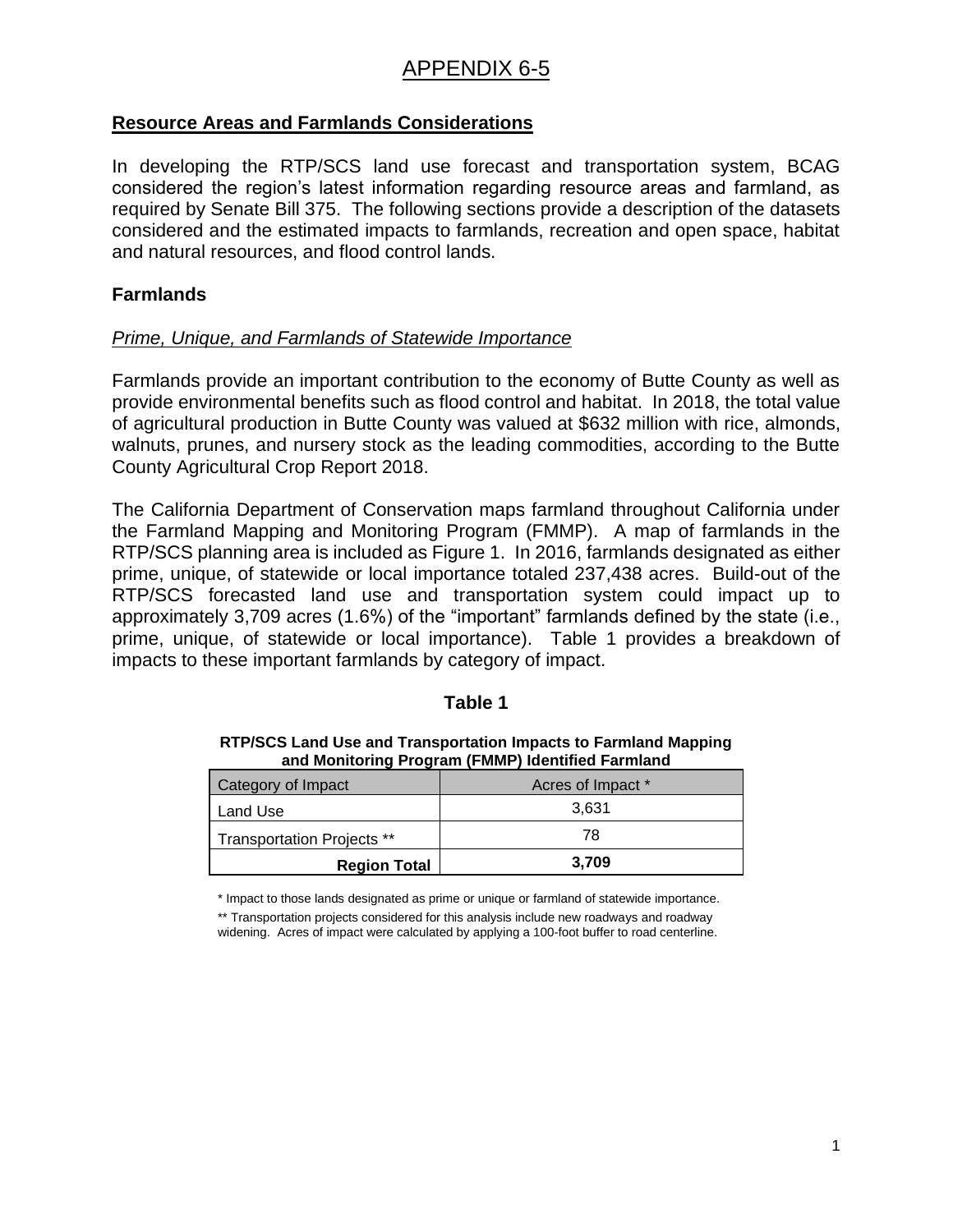

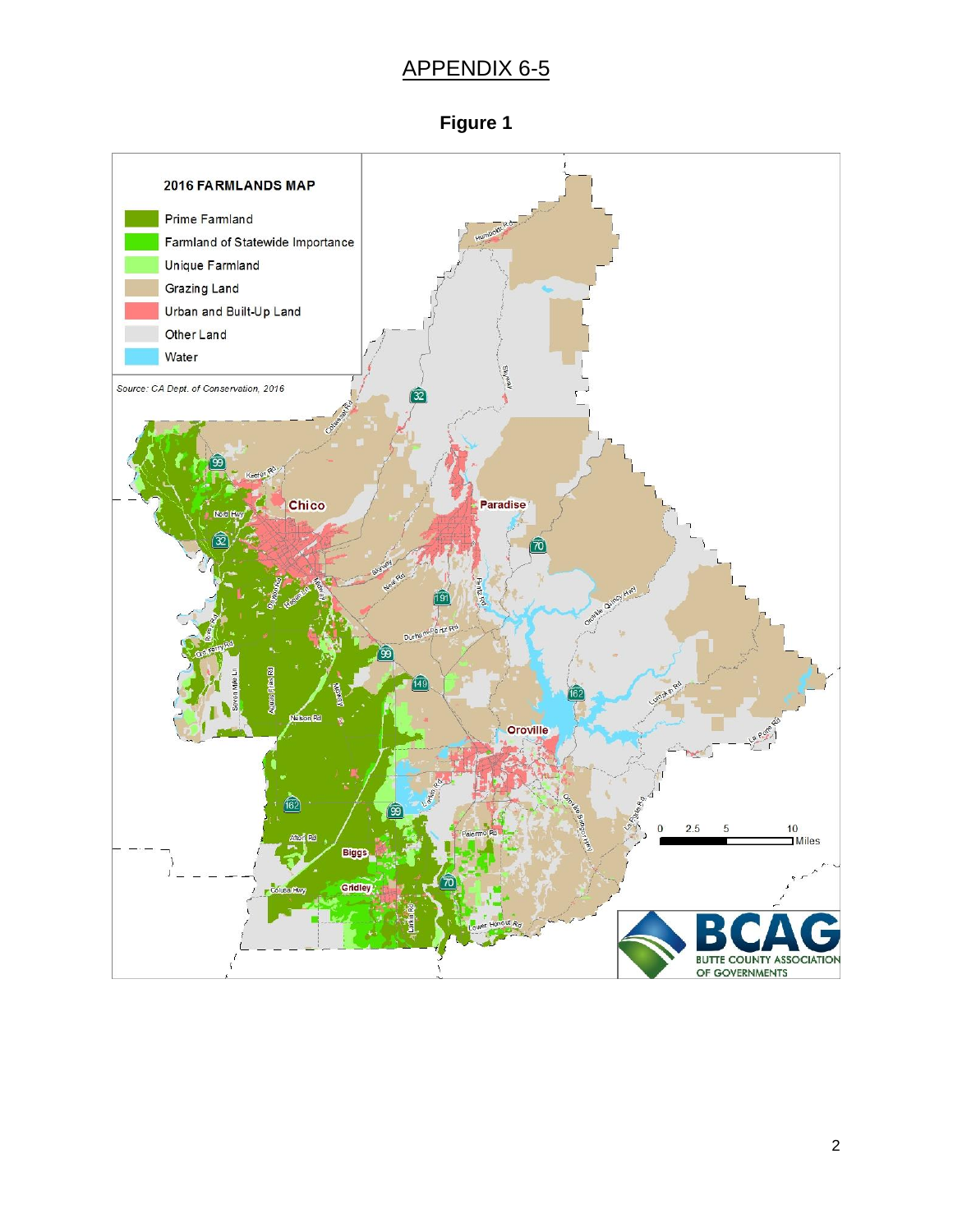## *Williamson Act Lands*

The California Land Conservation Act of 1965, also known as the Williamson Act, enables local governments to enter into contracts with land owners for the purpose of restricting specific parcels of land to agricultural or open space use. In return, landowners receive a lower property tax rate based on agricultural production value rather than full market value. Williamson Act contracts may be non-renewed by landowners at any time, initiating a 9-year waiting period before the contract expires. Landowner's may alternatively initiate an Immediate Cancellation, which does not require the 9-year waiting period but requires meeting strict findings and the payment of penalties as set forth under the Williamson Act. As of 2013, Butte County has approximately 218,169 acres of land under a Williamson Act contract with 6,593 acres (3%) in non-renewal, according to the California Department of Conservation's 2014 California Land Conservation Act Status Report. Of the 218,169 acres under Williamson Act contract, 286 acres (0.001%) have the potential to be impacted by build-out of the RTP/SCS. Table 2 provides a breakdown of impacts to the 2013 Williamson Act Lands by category of impact.

### **Table 2**

#### **RTP/SCS Land Use and Transportation Impacts to 2013 Williamson Act Lands**

| Category of Impact                | Acres of Impact * |
|-----------------------------------|-------------------|
| Land Use                          | 278               |
| <b>Transportation Projects **</b> |                   |
| <b>Region Total</b>               | 286               |

\* Impact to those lands designated as prime and non-prime.

\*\* Transportation projects considered for this analysis include new roadways and roadway widening. Acres of impact were calculated by applying a 100-foot buffer to road centerline.

## **Recreation and Open Space**

## *Open Space, Parks, and Forest Lands*

The Butte County region's open space, parks, and forest lands provide for the preservation of natural resources, create opportunities for outdoor recreation, contribute to public health and safety, are used for the managed production of resources, and contribute to the protection of Native American sacred sites. As part of the development of the Butte Regional Conservation Plan, BCAG worked with federal, state, and local agencies to inventory locations throughout the region that are set aside as open space for conservation, recreation, and resource management. A map of BCAG's inventoried open space, parks and forest lands is included as Figure 2. In preparing the RTP/SCS forecasted land use pattern, BCAG avoided allocating future development in these locations, no development density or intensity was attributed to these lands as they are protected by a variety of mechanisms from future development. Table 3 categorizes the acres of open space, parks, and forest lands currently inventoried by BCAG.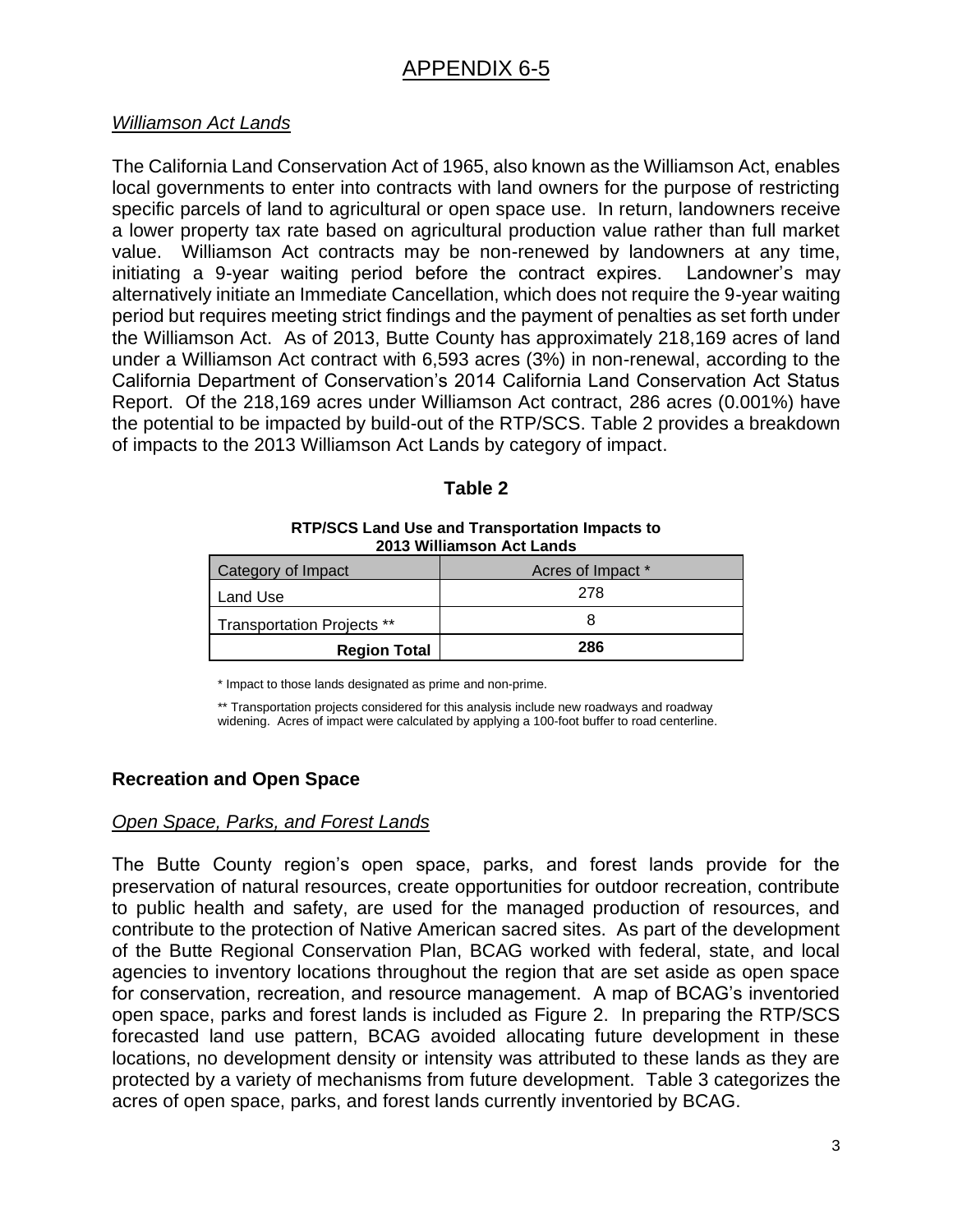



| RTP/SCS Open Space, Parks, and Forest Lands |  |  |
|---------------------------------------------|--|--|
|                                             |  |  |

| <b>Within City Limits</b>  | 7.139   |
|----------------------------|---------|
| <b>Outside City Limits</b> | 285.595 |
| <b>Region Total</b>        | 292,734 |

Source: BCAG 2012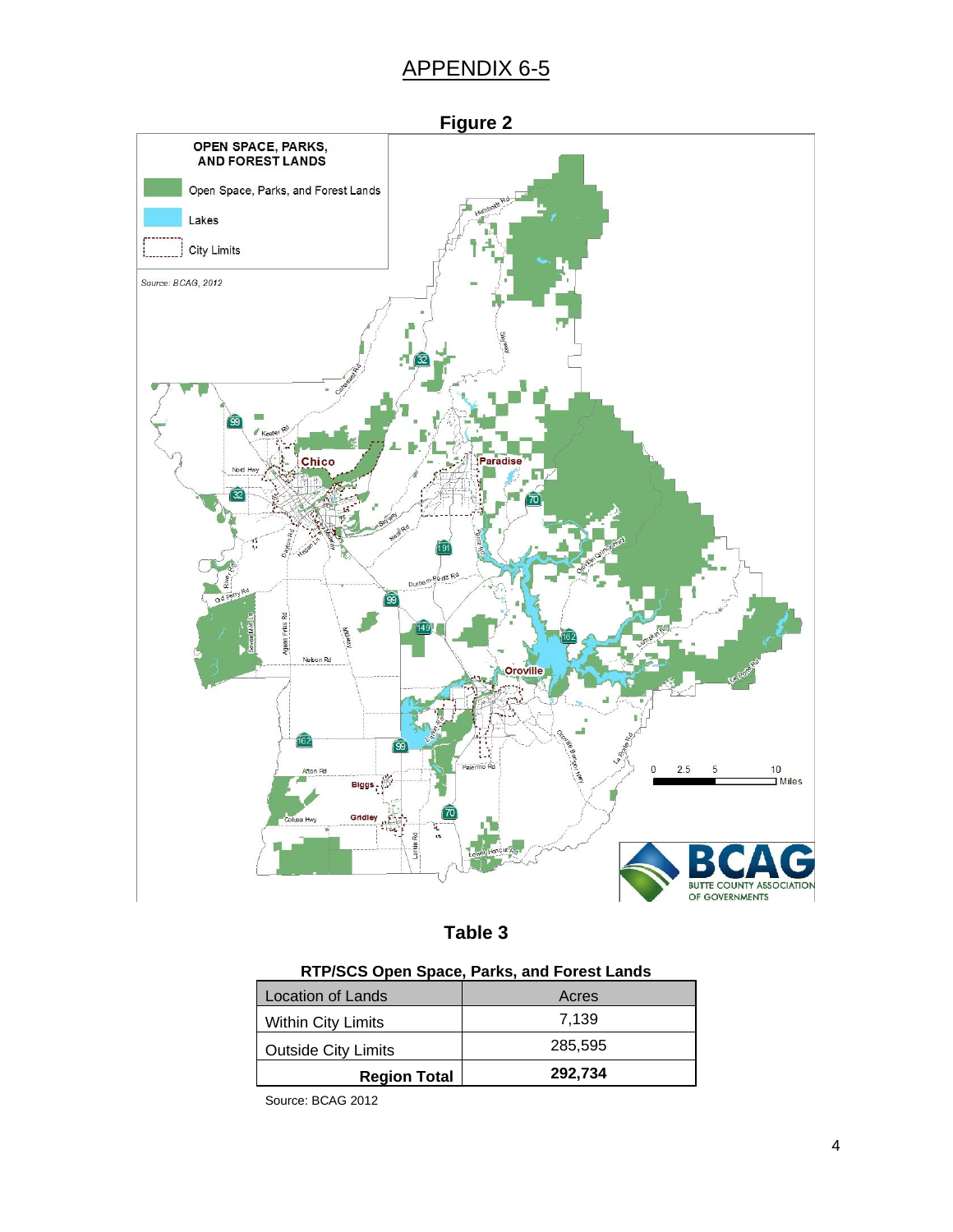## **Habitat and Natural Resources**

# *Butte Regional Conservation Plan*

Protection of the BCAG region's natural resources (habitat and species) is provided under State and Federal laws. In accordance with these state and federal laws, transportation projects and land development activities must avoid or mitigate for any significant impacts to these resources. In 2007 BCAG began preparing the Butte Regional Conservation Plan (BRCP). The BRCP will be a federal Habitat Conservation Plan and a state Natural Community Conservation Plan encompassing the western portion of Butte County. The 564,205 acre BRCP planning area, encompassing 53% of the county, provides a focus on the areas of greatest conflict between growth and development and federal and state protected species.

The BRCP's conservation strategy will provide a regional approach for the conservation of natural resources while allowing for development under county and city general plans and the RTP/SCS. Urban Permit Areas (UPAs) developed under the BRCP, will define the locations where impacts of future urban development are expected to be incurred based on the region's local general plans and the RTP/SCS. A map of the proposed UPA's has been included as Figure 3. The BRCP proposes to support clearly defined development activities occurring within the UPAs and provide avoidance and minimization measures and compensatory mitigation for all adverse effects of these activities on covered species and covered natural communities.

In developing the RTP/SCS forecasted growth pattern, BCAG worked with the local jurisdictions to direct future development within the BRCP's proposed UPAs in order to remain consistent with the BRCP and to minimize future impacts to covered species and natural communities. Table 4 approximates the percentage of forecasted development occurring within the BRCP UPAs.

## **Table 4**

| <b>Forecasted Development</b> | <b>Percent Within BRCP UPAs</b> |  |
|-------------------------------|---------------------------------|--|
| Land Use - Residential        | 90%                             |  |
| Land Use - Non-Residential    | 94%                             |  |
| Transportation Projects *     | 76%                             |  |

#### **RTP/SCS Forecasted Development within BRCP UPAs**

\* Transportation projects considered for this analysis include new roadways and roadway widening.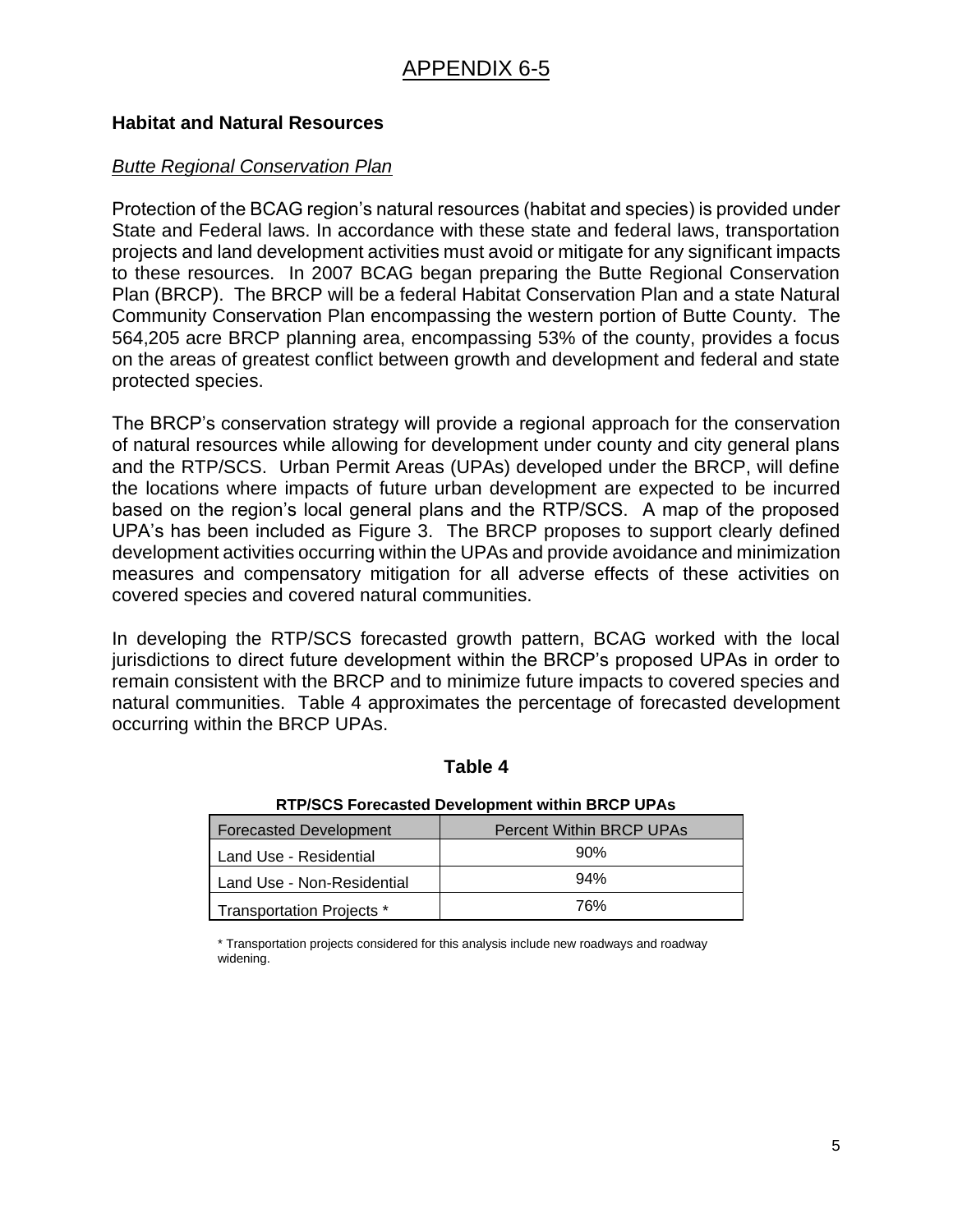

# *Migratory Deer Herds*

Protection of the region's migratory deer herds has long been an issue of concern for Butte County. Migratory deer herds move from higher elevations in Plumas and Lassen Counties to lower elevation winter range areas in Butte County. Winter ranges in the county include both critical and non-critical areas as shown in Figure 4. Non-critical areas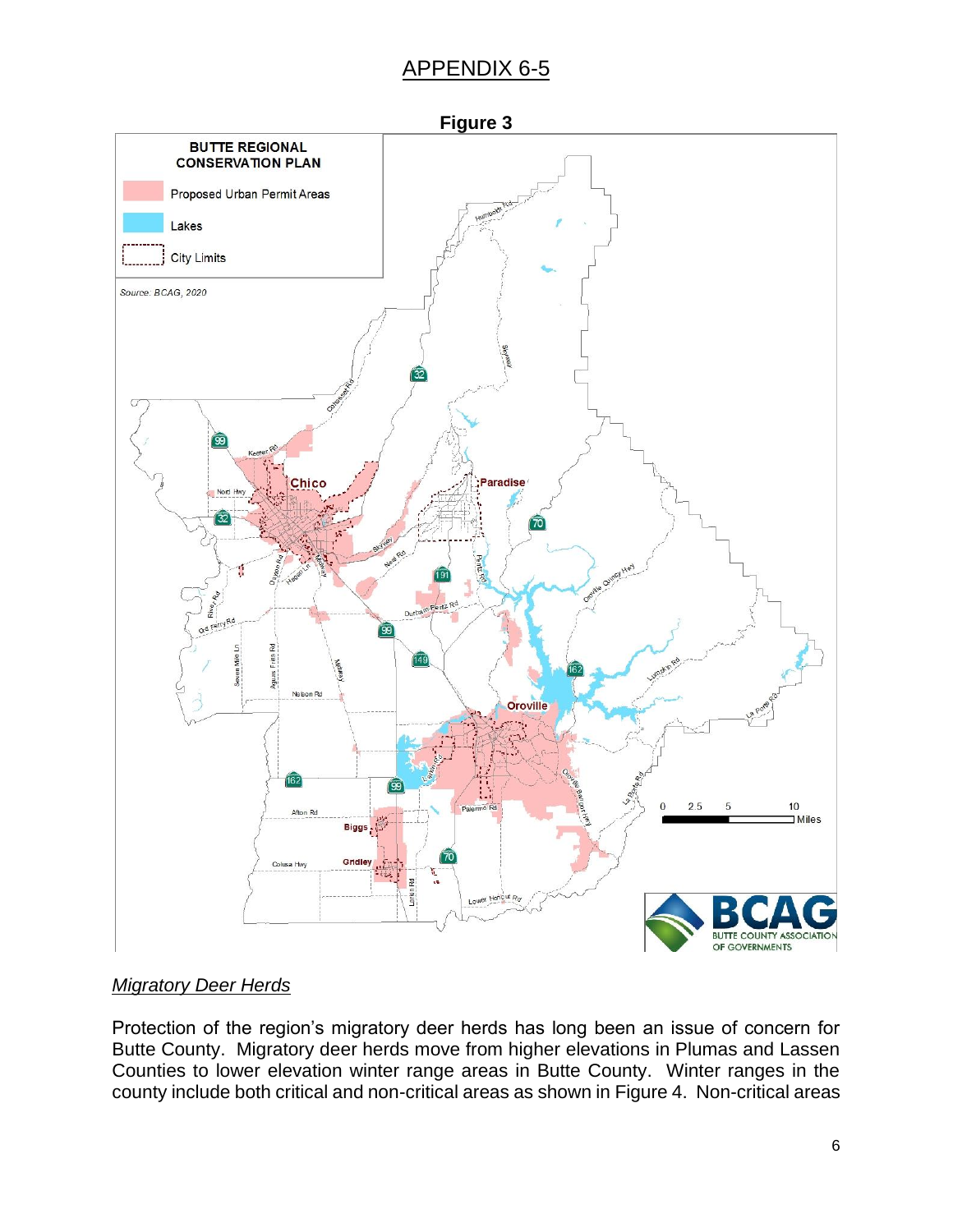provide habitat for migratory deer herds, while critical areas provide the highest quality habitat for migratory deer herds, and supply the majority of the herd's winter survival needs (November – May). Butte County imposes a 20-acre minimum parcel size on noncritical migratory deer herd range and a 40-acre minimum parcel size on critical range.



As part of Butte County's efforts in preparing its comprehensive general plan update, winter deer herd range maps were updated and used in preparing the land use plan. The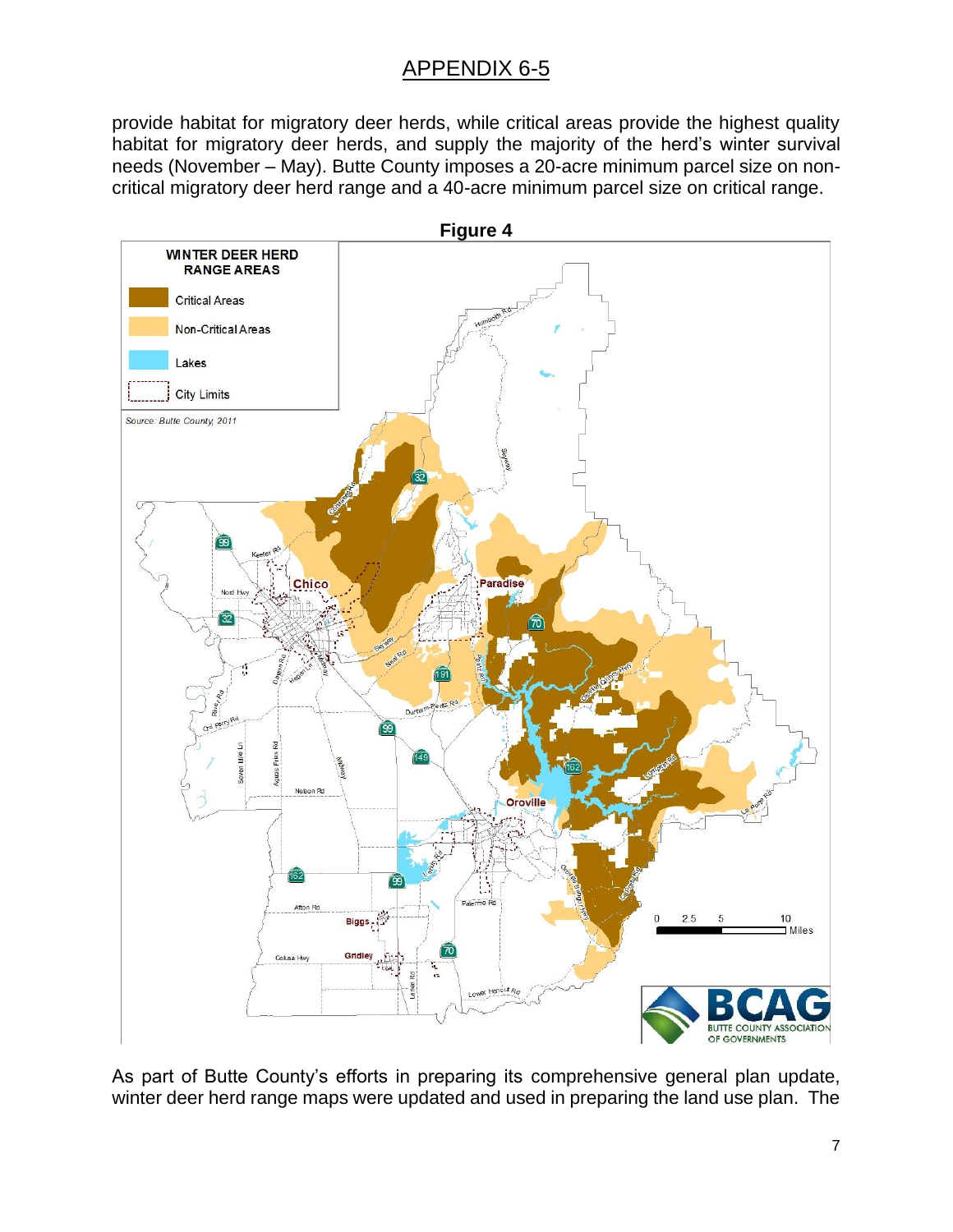Butte County 2030 General Plan established goals and policies regarding migratory deer herds, including minimum lot sizes in these areas in order to facilitate the survival of deer herds. In preparing the RTP/SCS forecasted land use pattern, BCAG considered the designations of these areas. The forecasted land use and transportation system in the RTP/SCS could impact up to approximately 2,285 acres (0.72%) of the migratory deer herd winter range lands (i.e., Critical and Non-Critical Winter Deer Herd Range). Table 5 provides a breakdown of impacts to the migratory winter deer herd ranges by category of impact.

### **Table 5**

| <b>Migratory Willier Deer Hera Kange Areas</b> |                   |  |
|------------------------------------------------|-------------------|--|
| Category of Impact                             | Acres of Impact * |  |
| Land Use                                       | 2.285             |  |
| Transportation Projects **                     |                   |  |
| <b>Region Total</b>                            | 2,285             |  |

#### **RTP/SCS Land Use and Transportation Impacts to Migratory Winter Deer Herd Range Areas**

\* Impact to those areas designated critical and non-critical winter deer herd ranges.

\*\* Transportation projects considered for this analysis include new roadways and roadway widening. Acres of impact were calculated by applying a 100-foot buffer to road centerline.

### *Mineral Resources*

Conflicts between mining and urban uses throughout California led to passage of the Surface Mining and Reclamation Act of 1975 (SMARA). SMARA establishes policies for conservation and development of mineral lands and contains specific provisions for the classification of mineral lands by the State Geologist.

SMARA requires all cities and counties to incorporate in their General Plans mapped designations approved by the State Mining and Geology Board (SMGB). These designations include lands categorized as Mineral Resource Zones (MRZs), the most significant of which is a designation of mineral resources that are of regional or statewide significance. A general plan must recognize these areas and establish policies and programs for their conservation and development.

The State Geologist has not yet mapped the mineral resources in Butte County. However, based on petitioned requests, three sites have been classified by the SMGB as mineral resources of regional or statewide significance. Those sites include the 320-acre Table Mountain Quarry, located approximately 4 miles north of Oroville near SR-70 on North Table Mountain; the 627-acre M&T Chico Ranch Reserve, located adjacent to Little Chico Creek 5 miles southwest of Chico; and the 460-acre Power House Aggregate site, located south of Oroville along SR-70 and the Feather River. The forecasted land use in the RTP/SCS does not allocate any development within the immediate vicinity of these quarries. In addition, no transportation projects are included in the plan which could be expected to impact the quarries.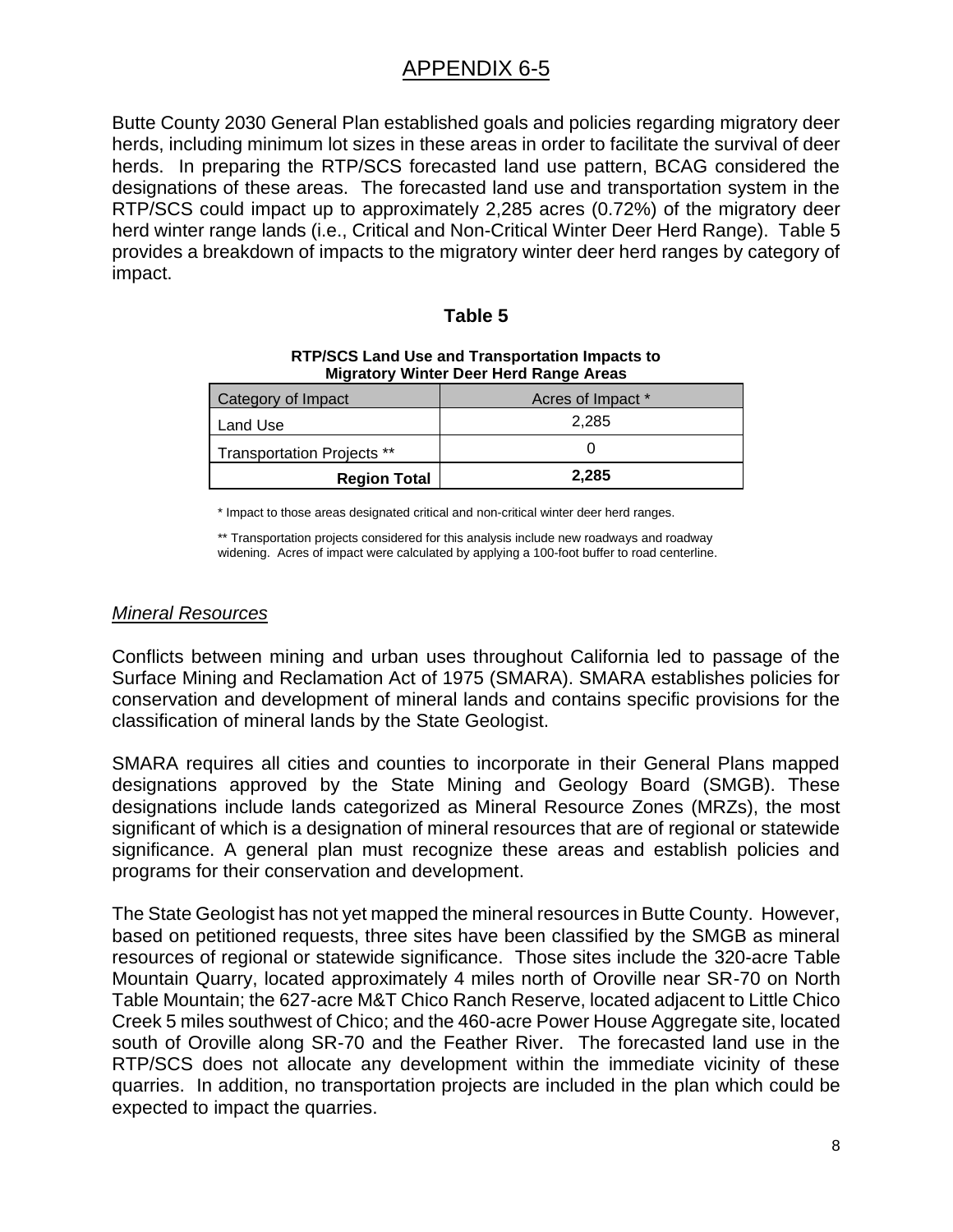## **Flood Control**

Flooding in the valley portion of the Butte County region is a concern, and other areas within the County have been subject to flooding from various rivers and creeks. The valley region of the County, which is the most flood prone, supports a significant portion of the County's existing population, and is forecasted to accommodate a majority of the region's future growth.

Nationally, the Federal Emergency Management Agency (FEMA) provides guidance on floodplain management and works with State and local agencies to adopt floodplain management policies and flood mitigation measures. FEMA Flood Insurance Rate Maps (FIRM) identify flood zones (Zone A, AE, AO and AH) within the Butte County area, as shown in Figure 5. Local land use plans and the RTP/SCS forecasted development pattern have been prepared in a manner which minimizes the amount of future development within these areas. However, in order to achieve an efficient transportation system, reduce passenger vehicle GHG emissions, and improve regional air quality, a portion of the region's forecasted growth could occur within FEMAidentified flood zones. Table 6, provides a summary of potential future growth that could occur within FEMA-identified flood zones.

## **Table 6**

**RTP/SCS Land Use Development and Transportation Projects within FEMA Flood Zones**

| <b>Forecasted Development</b>     | Percent Within Flood Zones* |
|-----------------------------------|-----------------------------|
| Land Use - Residential            | 8%                          |
| Land Use - Non-Residential        | 7%                          |
| <b>Transportation Projects **</b> | 8%                          |

\* FEMA Flood Zones designated as A, AE, AO and AH.

\*\* Transportation projects considered for this analysis include new roadways and roadway widening.